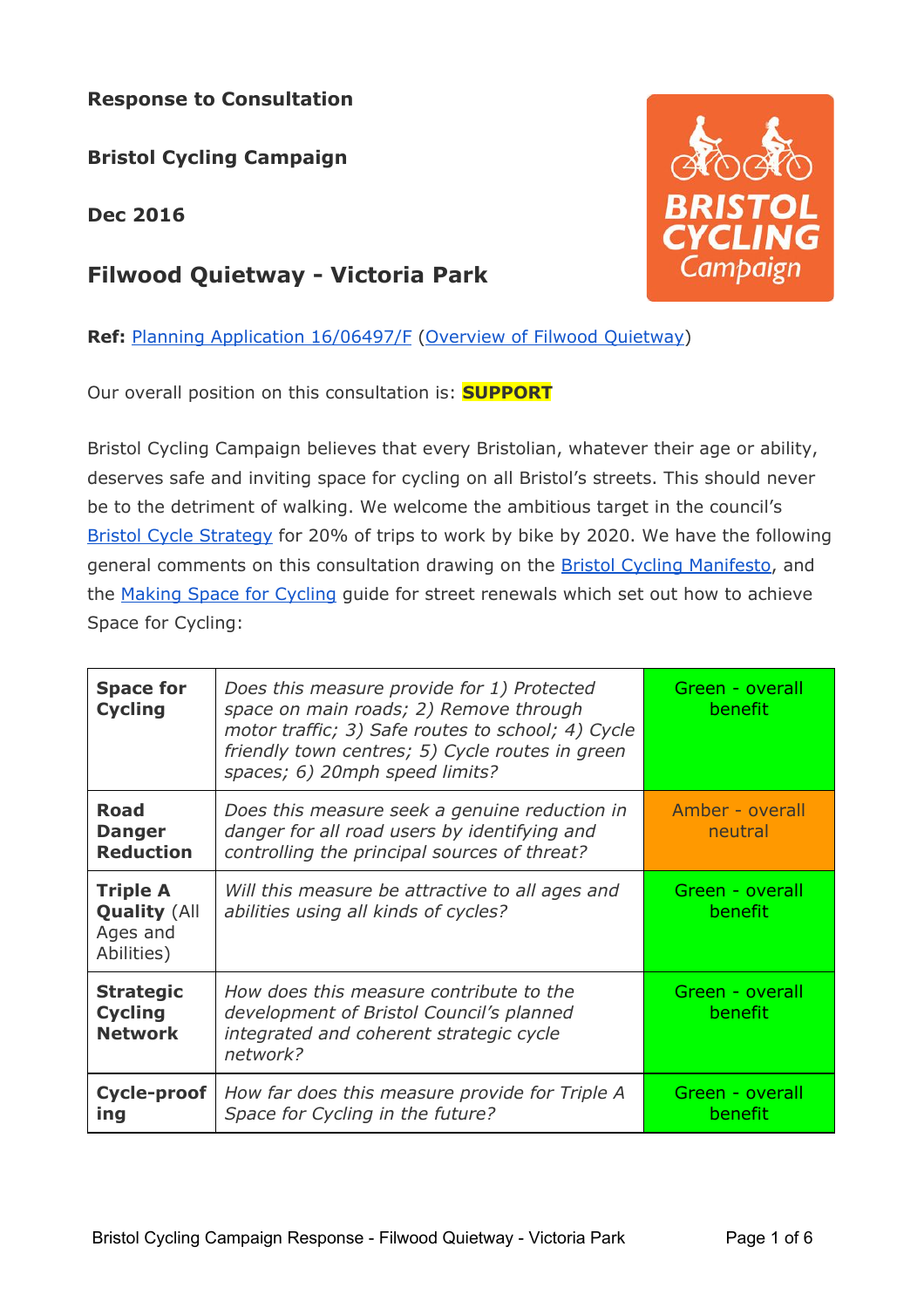Bristol Cycling Campaign has the following specific comments on this consultation:

- 1. The cycle route through Victoria Park is an important element of the Filwood Quietway. This was one of the key Space For Cycling issues identified for [Windmill Hill ward](http://bristolcycling.org.uk/space-for-cycling-2016-site/?wn=Windmill%20Hill) during the May 2016 elections. Politicians and planners need to be brave. Cycling schemes aren't going to make everyone happy, but if they can improve life for the majority then they need to be pursued, no matter what.
- 2. We are pleased that both [Windmill Hill councillors](http://bristolcycling.org.uk/space-for-cycling-2016-site/?wn=Windmill%20Hill) gave strong supporting statements about Space for Cycling in Bristol and the BCyC [councillor](http://bristolcyclingcampaign.org.uk/wp-content/uploads/2016/03/BCyCManifestofor2016CouncilElections.pdf) [manifesto.](http://bristolcyclingcampaign.org.uk/wp-content/uploads/2016/03/BCyCManifestofor2016CouncilElections.pdf) The two [ward councillors for Knowle,](http://bristolcycling.org.uk/space-for-cycling-2016-site/?wn=Knowle) Gary Hopkins and Christopher Davies, are also S4C supporters. We hope they will be as good as their word in supporting this proposal.
	- a. Jon Wellington: "*I'm delighted to support the Space for Cycling campaign. As someone who cycles to work every day and uses my bike to get around the ward I'd be very keen to see improvements not just in the ward but on routes in an out of the city centre and to Temple Meads as well as to our neighbouring communities in Bedminster, Knowle, Filwood and further afield. If elected I will work with the Mayor of Bristol, other councillors, the Neighbourhood Partnership and other agencies to bring safer cycle routes to the ward and to the city."*
	- b. Lucy Whittle: "*This is an important campaign, as a cyclist myself and having children who regularly cycle, it is essential to me that we have a safe and welcoming city for cyclists. More cyclists is better for everyone, even those who can't or don't want to get on a bike. Let's not make this an "us or them" issue, more cyclists is win:win for us all, it means less pollution, less congestion, less road rage, and fitter, healthier and happier communities."*
- 3. Some objectors worry about the route between St Luke's Road and St Mary Redcliffe junior school, used by schoolchildren. Some objectors worry about the amount of park perimeter space taken up, which includes the length of Hill Avenue on the southern side of the park. Some objectors are suggesting a route up Nutgrove Avenue, which is hillier and would cross pedestrian desire lines (as the proposed route does). These are all valid concerns, but the question is whether there is a better solution to what is proposed. We don't think there is. An earlier proposal to take the cycle route under St Luke's railway bridge was ruled out due to local opposition. This remains an issue that must be resolved, at a later date.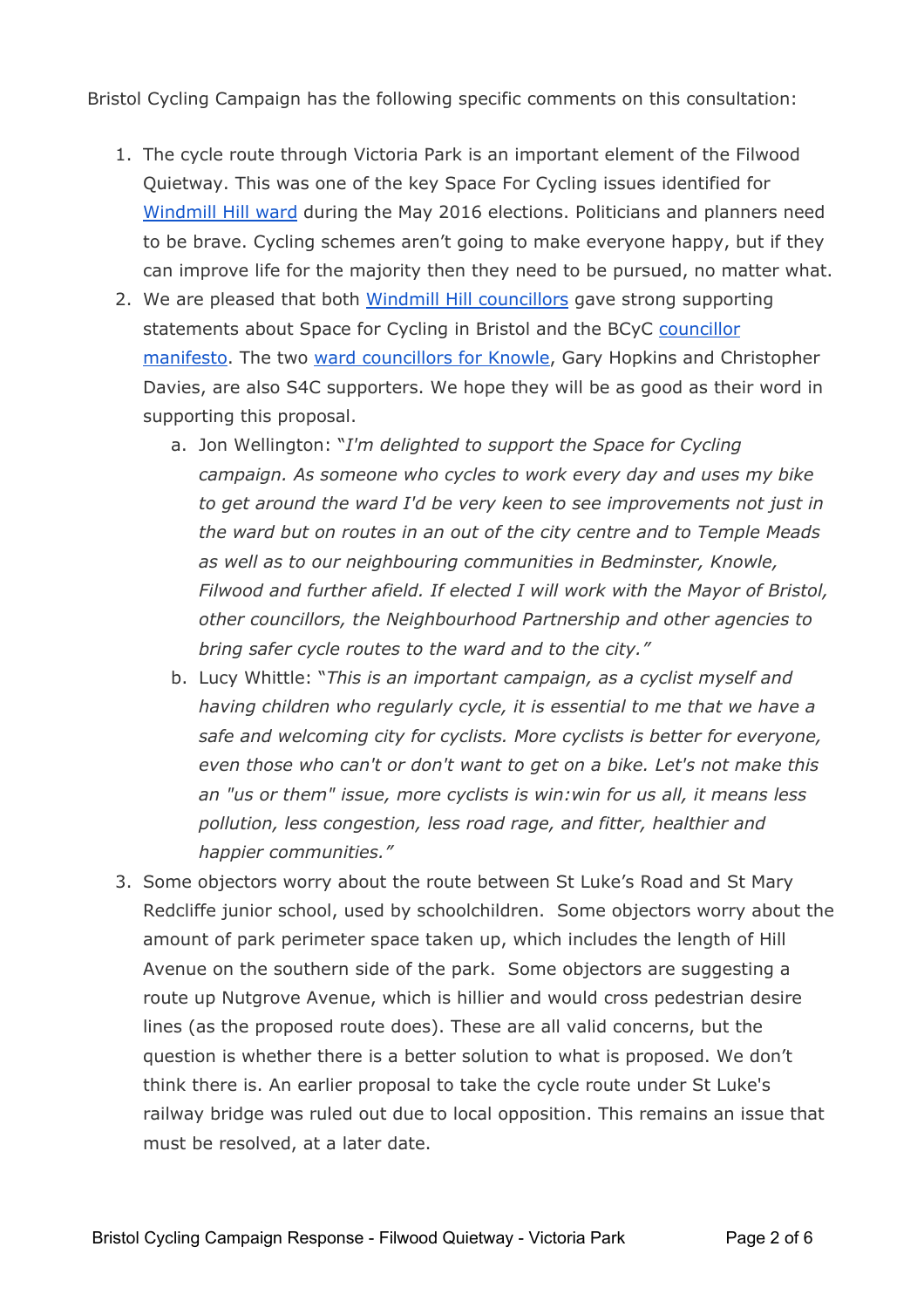- 4. We have some sympathy with the objections to the route along the edge of the park by Hill Avenue, which is a flat area of ground near a quiet road, hence good for picnics and recreation. It is also the one part of the proposed route which differs from the current route. A cycle route fully segregated from motor traffic along Hill Avenue might be an (less suitable) alternative, but could only be done by removing on street parking. Hill Ave isn't pleasant with cars parked either side and single file traffic so people on bikes keep stopping to let cars through, and then there's the ramps. Many currently prefer to use that over going through the park because it's flat, there are no barriers to negotiate and there are fewer pedestrians.
- 5. The scheme designers are proposing segregated cycle and pedestrian paths with substantial width (like the one in eg Castle Park), in line with consistent feedback that segregated paths are preferred. The objectors are saying that a wide path has the feel of a road, and is a bad thing. This is a fundamental design question for cycle routes in parks. In the royal parks in London, they have done away with segregated paths, on the basis that they encourage higher cycle speeds. We do not think there is a 'right' design answer, but it is down to users being considerate and a design that enables this to happen.
- 6. The consultation process on this project has been particularly strong and thorough. Any planning proposal involves balancing different interests. We are in agreement with most of the "You Said, We Did" section on lighting, route choice, segregation, width and barriers.

[https://travelwest.info/projects/cycle-ambition-fund/bristol/filwood-quietway/vi](https://travelwest.info/projects/cycle-ambition-fund/bristol/filwood-quietway/victoria-park-proposals) [ctoria-park-proposals](https://travelwest.info/projects/cycle-ambition-fund/bristol/filwood-quietway/victoria-park-proposals)

- 7. We believe the estimable Victoria Park Action Group have been co-opted by a fundamentally anti-cycling group whose true agenda is shown by their name, FOG (Filwood Opposition Group). Their purpose is to resist the whole Filwood Quietway route and they've quite rightly identified the Victoria Park section as the point where they can hide their true aims under a cloak of appearing to care about parks and pedestrians. These are indeed real issues, but an objective perspective will show they've been largely resolved by the thoughtful design and adaptations. FOG, under the guise of VPAG, have been effective at distributing selective information, which is designed to mislead and resulted in a disproportionate and unrepresentative number of negative comments on the application so far.
- 8. The park group objectors may have been less angry about this if the scheme showed a better balance of benefits between cyclists and pedestrians across the whole park. Unfortunately, the remit of this government-funded project is for a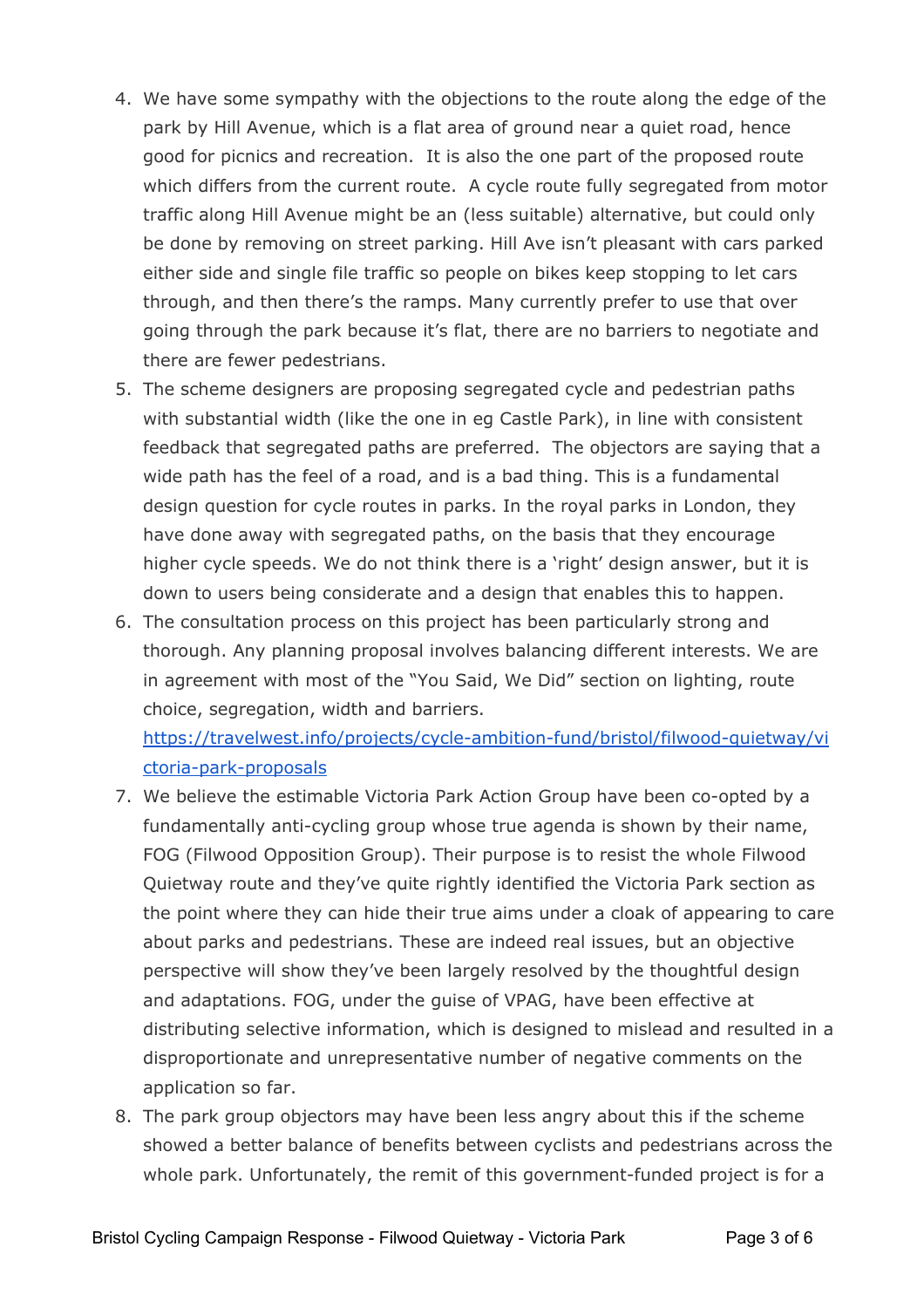cycling route only, so the improvements can not be spread across the park. We would like to see more benches and detailing on the route to encourage socialising and people making use of the park for 'hanging out' rather than just 'passing through'. There are some worrying objections to this idea as 'encouraging young people and anti-social behaviour'. We believe it will improve the park and slow speeds by increasing the presence of people enjoying themselves.

- 9. It is important to remember that this scheme is NOT about those who currently cycle, nor is it for 'cyclists'. The whole point must be that although Bristol has many people who feel able to do something as simple, affordable and quick as cycling, about 2 out of every three people will not even consider it, mostly due to fear of traffic. These are the people who will benefit from this kind of pleasant route through green spaces. This route will particularly attract children, older people, women and the less able bodied. The overriding factor that stops potential cyclists from starting is the fear of danger from motorized vehicles. The Victoria Park section of the Filwood Quietway will help reduce that fear. An integrated Filwood Quietway route will offer immediate & long term financial / health reward to the people of Bristol in many ways.
- 10.The benefits to inclusivity have not been set out clearly enough. At the moment people in wheelchairs, double buggy users, mobility scooter users find it difficult or impossible to access the park and these plans will be a great improvement. The park will become more open and welcoming to all.
- 11. We support the innovative use of sensor-based lighting, and important element in opening access to more people.
- 12.Enjoyment of parks and green spaces is not restricted to those on foot. Riding a bike on a traffic free route free from traffic danger, noise & pollutants is one of life's great pleasures, enjoyed by tens of thousands of Bristolians, with more every year. The Council has a duty to enable the widest appreciation and enjoyment of our city's green spaces.
- 13.The scheme designers are proposing segregated cycle and pedestrian paths with substantial width (like the one in eg Castle Park), in line with consistent feedback that segregated paths are preferred. The objectors are saying that a wide path has the feel of a road, and is a bad thing. This is a fundamental design question for cycle routes in parks. In the royal parks in London, they have done away with segregated paths, on the basis that they encourage higher cycle speeds. The general view, and experience, is that segregated and wider paths reduce conflict and narrower and shared ones produce conflict. The [DfT study on Shared Use](https://www.gov.uk/government/uploads/system/uploads/attachment_data/file/9181/atkins-shared-use-operational-review.pdf) in 2012 sets out the evidence and specifically says of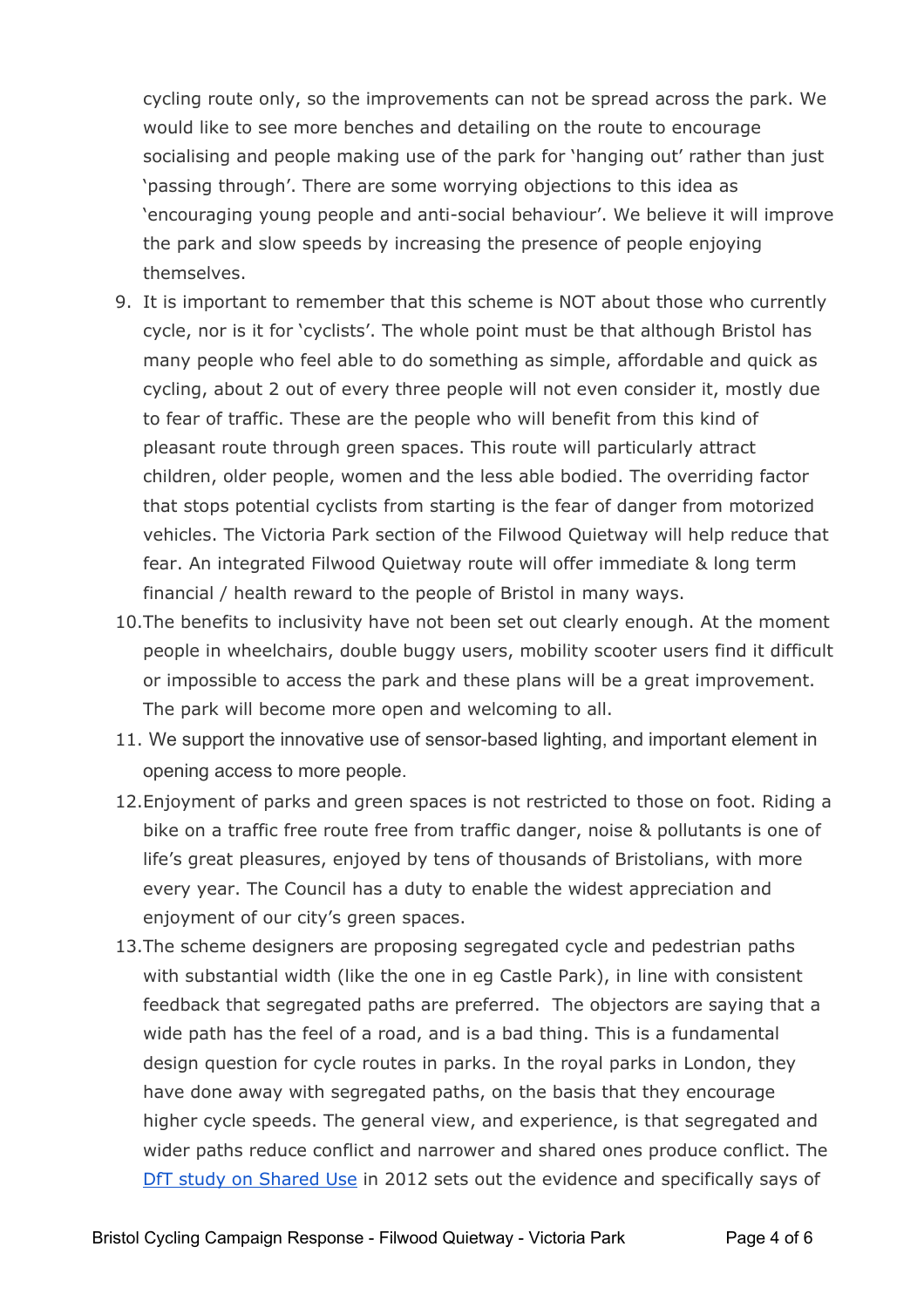Bristol (section6):

*6.6.1 There is a relatively high level of compliance with segregation by both pedestrians and cyclists during weekday peak period, though typically, the level of compliance decreases at the weekend.*

*6.6.2 There is a high level of on-road cycling adjacent to the shared use facility during commuting periods, supporting the view that the road network is the preferred choice for many commuter cyclists.*

- 14.It would be wholly unacceptable for there to be narrow paths that made no provision for the city aspirations for 20% of trips by cycle. The effect of narrow paths may indeed reduce the speed of some cyclists, but they do this by increasing perceived obstacles, congestion and conflict. They force other park users into a wholly unwelcome role as living 'traffic calming'. Better by far to provide sufficient width for normal respectful sharing. Please see [BCyC Policy –](http://bristolcycling.org.uk/bcyc-policy-shared-space-streets-and-shared-use-pavements/) [Shared Space Streets and Shared Use Pavements](http://bristolcycling.org.uk/bcyc-policy-shared-space-streets-and-shared-use-pavements/)
- 15.This will be a particularly important resource for children to cycle to school and cycle for recreation in a safe environment, families would be able to use it to teach children how to cycle.
- 16.We feel the health facing us are still not being taken anywhere near sufficiently seriously. Bristol has the 4th most polluted air quality in the UK with an estimated [200 lives lost each year](https://www.bristol.gov.uk/documents/20182/32675/Health+Impacts+of+Air+Pollution+in+Bristol+-+April+2014/4df2fce5-e2fc-4c22-b5c7-5e7a5ae56701). Access to green space and active travel are essential to our wellbeing and future (see the [Essential Evidence](https://travelwest.info/essentialevidence/health-effects) series) and this is exactly the kind of project that Local Authorities are being urged to undertake by national policies such as [those set out by NICE.](http://publications.nice.org.uk/walking-and-cycling-local-measures-to-promote-walking-and-cycling-as-forms-of-travel-or-recreation-ph41/recommendations)

[ENDS]

### **CONTACT**

Bristol Cycling Campaign [info@bristolcyclingcampaign.org.uk](mailto:info@bristolcyclingcampaign.org.uk) [http://bristolcyclingcampaign.org.uk](http://bristolcyclingcampaign.org.uk/)

### **References**

### 1. **[Bristol Cycling Campaign](http://www.bristolcyclingcampaign.org.uk/) (BCyC)**

We been campaigning since 1991 to make cycling in Bristol so easy that everyone does it. We produced the [Bristol Cycling Manifesto](http://bristolcyclingmanifesto.org.uk/) in 2013 which has now been signed by over 4,000 people. This sets out a 12 year strategy to quadruple cycling in the city which has been endorsed by the Mayor of Bristol and has influenced the Bristol Cycling Strategy.